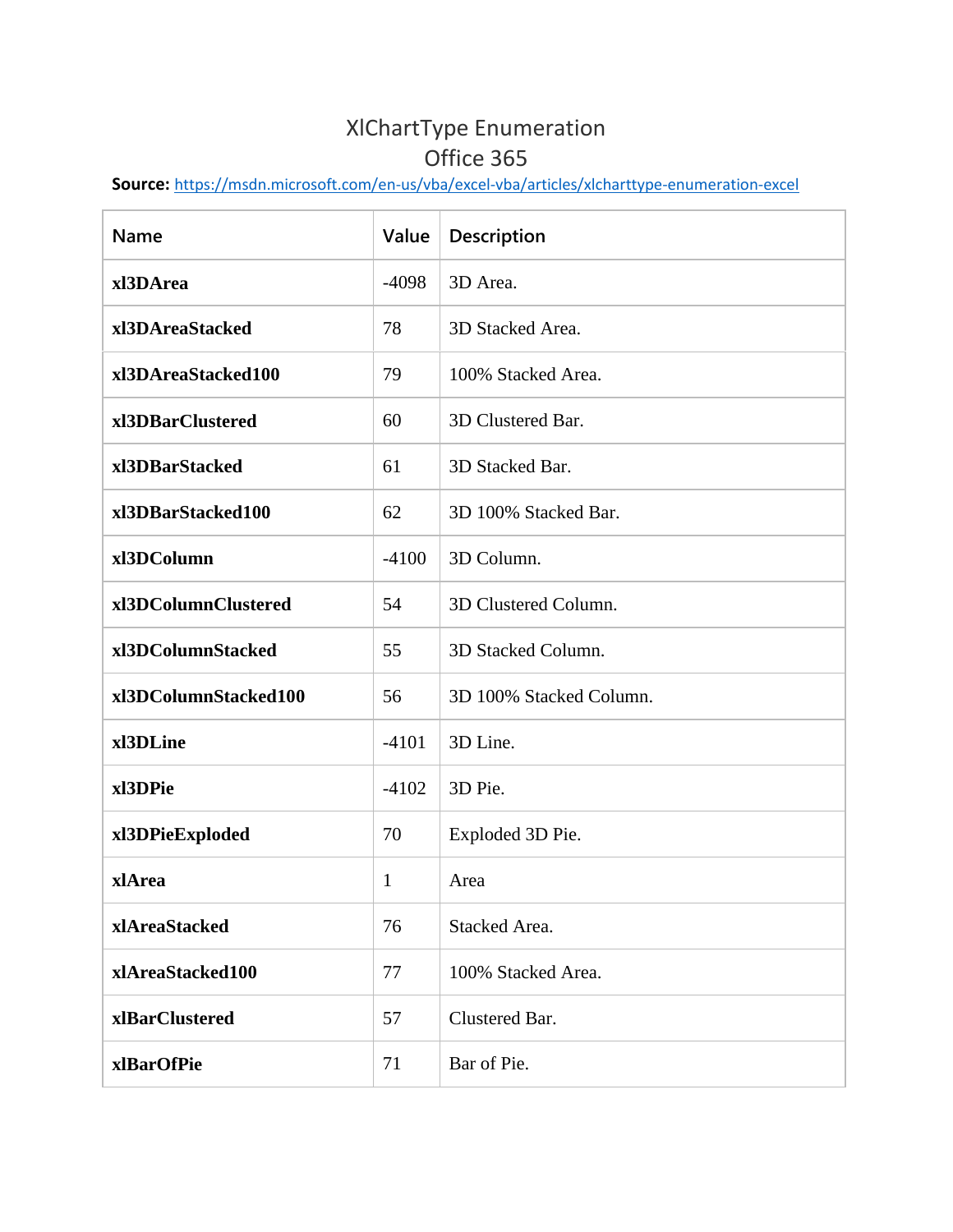| <b>Name</b>             | Value | Description                 |
|-------------------------|-------|-----------------------------|
| xlBarStacked            | 58    | <b>Stacked Bar.</b>         |
| xlBarStacked100         | 59    | 100% Stacked Bar.           |
| xlBubble                | 15    | Bubble.                     |
| xlBubble3DEffect        | 87    | Bubble with 3D effects.     |
| xlColumnClustered       | 51    | Clustered Column.           |
| xlColumnStacked         | 52    | <b>Stacked Column.</b>      |
| xlColumnStacked100      | 53    | 100% Stacked Column.        |
| xlConeBarClustered      | 102   | Clustered Cone Bar.         |
| xlConeBarStacked        | 103   | <b>Stacked Cone Bar.</b>    |
| xlConeBarStacked100     | 104   | 100% Stacked Cone Bar.      |
| xlConeCol               | 105   | 3D Cone Column.             |
| xlConeColClustered      | 99    | Clustered Cone Column.      |
| xlConeColStacked        | 100   | <b>Stacked Cone Column.</b> |
| xlConeColStacked100     | 101   | 100% Stacked Cone Column.   |
| xlCylinderBarClustered  | 95    | Clustered Cylinder Bar.     |
| xlCylinderBarStacked    | 96    | Stacked Cylinder Bar.       |
| xlCylinderBarStacked100 | 97    | 100% Stacked Cylinder Bar.  |
| xlCylinderCol           | 98    | 3D Cylinder Column.         |
| xlCylinderColClustered  | 92    | Clustered Cone Column.      |
| xlCylinderColStacked    | 93    | <b>Stacked Cone Column.</b> |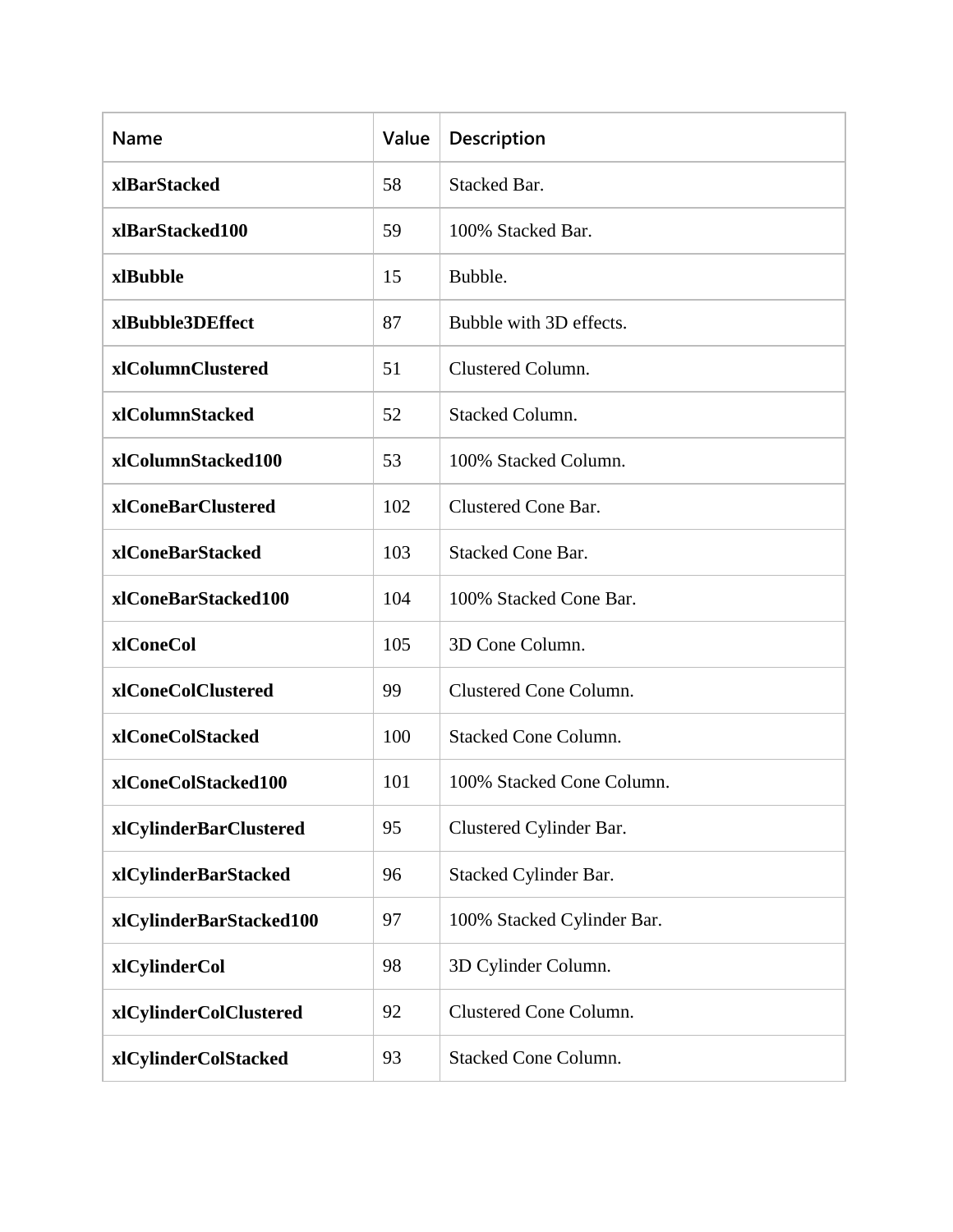| Name                    | Value          | Description                       |
|-------------------------|----------------|-----------------------------------|
| xlCylinderColStacked100 | 94             | 100% Stacked Cylinder Column.     |
| xlDoughnut              | $-4120$        | Doughnut.                         |
| xlDoughnutExploded      | 80             | <b>Exploded Doughnut.</b>         |
| xlLine                  | $\overline{4}$ | Line.                             |
| xlLineMarkers           | 65             | Line with Markers.                |
| xlLineMarkersStacked    | 66             | <b>Stacked Line with Markers.</b> |
| xlLineMarkersStacked100 | 67             | 100% Stacked Line with Markers.   |
| xlLineStacked           | 63             | Stacked Line.                     |
| xlLineStacked100        | 64             | 100% Stacked Line.                |
| xlPie                   | 5              | Pie.                              |
| xlPieExploded           | 69             | Exploded Pie.                     |
| xlPieOfPie              | 68             | Pie of Pie.                       |
| xlPyramidBarClustered   | 109            | Clustered Pyramid Bar.            |
| xlPyramidBarStacked     | 110            | Stacked Pyramid Bar.              |
| xlPyramidBarStacked100  | 111            | 100% Stacked Pyramid Bar.         |
| xlPyramidCol            | 112            | 3D Pyramid Column.                |
| xlPyramidColClustered   | 106            | Clustered Pyramid Column.         |
| xlPyramidColStacked     | 107            | Stacked Pyramid Column.           |
| xlPyramidColStacked100  | 108            | 100% Stacked Pyramid Column.      |
| xlRadar                 | $-4151$        | Radar.                            |